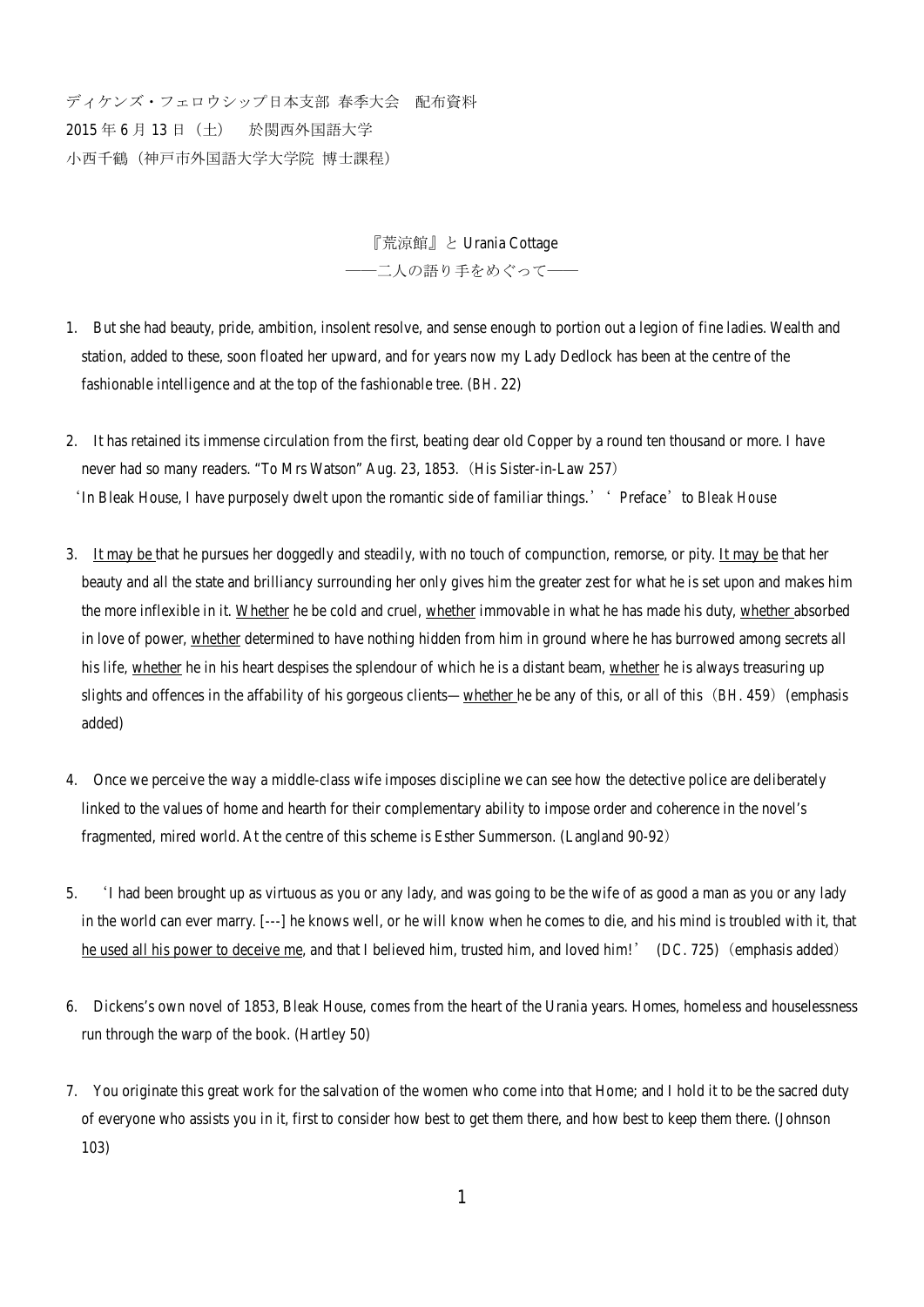8. Miss Couts evidently demurred about the idea of encouraging asylum's inmates to look forward to being decently married one day, albeit in a far-off country, but Dickens defended it stoutly. (Slater 342)

Whether they should be encouraged to think of marriage after their reformation: he thought they should be, whereas Miss Coutts took the conventional view that they should not. (Tomalin 86)

- 9. 'Test for yourselves the reality of your repentance and your power of resisting temptation, while you are *here*, and before you are in the World outside, to fall before it!' I would simply ask you to consider whether we do not, all of us, in our stations, tempt our fellow creatures at every turn. Whether there is a merchant in London who does not hourly expose his servants to strong temptation. […] Whether there are not at the Banking House in the Strand, many young men whose lives are one exposure to, and resistance of, temptation. And whether it is not a Christian act to say to such unfortunate creatures as you propose. (Johnson 85-86) (emphasis added)
- 10. Monstrous, un-Christianlike, un-Englihlike are those who would pass upon her, whose calling is an epilepsy of punishment, the sentence of excommunication that is withheld by the hand of unrighteous conventionality from her tempter and accomplice, and empty the vial of social wrath upon her who is vulgar and obtrusive, while mere fairylike chastisement is considered enough for the notorious simmer of good breeding and position. (Acton 5)
- 11. Adelaide Thomas, aged 17 ignorant poor in the last degree her history most awful and her fall, in its beginning, impossible to be attributed to herself. Martha Goldsmith, aged 21, is terribly depressed at finding herself again in the world, with a horror of her old life, and no means of taking to a better. (Johnson 115) (emphasis added)
- 12. 'That their past lives should never be referred to, at the Home, there can be no doubt. I should say that any such reference on the part of the Superintendent would be an instance of blind mistake that in itself would render her dismissal necessary.' (Johnson 102)
- 13. '… it was not mine; and I did not feel that I had a right to tell it, even to my guardian, unless some great emergency arose. It was a weight to bear alone'(*BH*. 589)
- 14. A party, having less in common with such an occasion, could hardly have been got together by any ingenuity. Such a mean mission as the domestic mission, was the very last thing to be endured among them; indeed, Miss Wisk informed us, with great indignation, before we sat down to breakfast, that the idea of woman's mission lying chiefly in the narrow sphere of Home was an outrageous slander on the part of her Tyrant, Man.(*BH*. 482)(emphasis added)
- 15. Order, punctuality, cleanliness, the whole routine of household duties as washing, mending, cooking the establishment itself would supply the means of teaching practically. […] I would have it written up in every room that they were not going through a monotonous round of occupation and self-denial which began and ended there, but which began, or was resumed, under that roof, and would end, by God's blessing, in happy homes of their own. (Johnson 80) (emphasis added)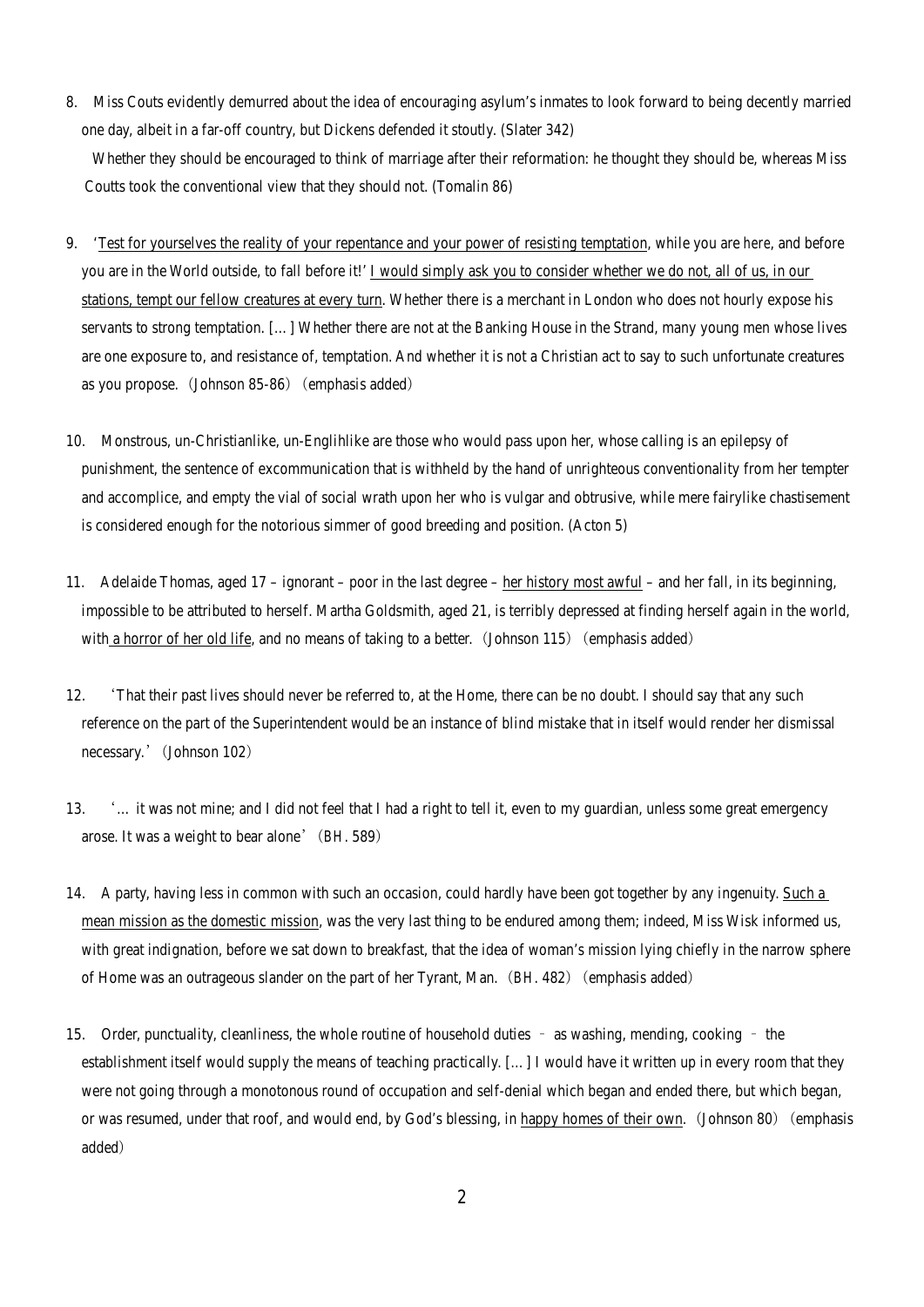- 16. Every girl applying to the Home would be interviewed by him at least twice: Once she was admitted, and then again when she had settled in. It was up to him to decide which girls they should accept and when they were ready to emigrate, usually after about a year. He also insisted that the committee should see each girl separately every time they met, to check on her progress. So he must have got to know the inmates well. And because of his management of their routine, when he was not there he could look at his watch and know what they were doing every half-hour of the day. (Hartley 57) (emphasis added)
- 17. 'Nothing could be more precise, exact, and orderly than Greenleaf. There was a time for everything all round the dial of the clock, and everything was done at its appointed moment.'(*BH*. 39)
- 18. The Baroness seldom visited the poor, or went into the slums of London or of other great towns. […] There is no doubt that much of her information was derived from her correspondence. When it was known that Coutts was as charitable as she was wealthy, she became an object of interest to a multitude of people in all parts of the world. […] Another source from which the Baroness drew her knowledge of the poor was the newspapers, of which she was an omnivorous reader. (Osborne 135, 406B)。
- 19. 'I have avoided Maconochie's ideas, as they hardly seemed to meet with your full approval'(Johnson 97) 'I concur in all your suggestions as to the Home article, and will devote this evening to it. Everything shall be stated as you wish and I will take care to relieve it of all the little points in doubt. I clearly see the way to smoothing them down.  $(Johnson 223)$  (emphasis added)
- 20. 'I did not know that; I am not certain that I know it now. But I know that my dearest little pets are very pretty, and that my darling is very beautiful, and that my husband is very handsome, and that my guardian has the brightest and most benevolent face that ever was seen, and that they can very well do without much beauty in me—even supposing—.' (*BH*. 989)

## Works Cited

## Brown. James M*. Dickens: Novelist in the Market-Place*. New Jersey: Barnes & Nobel, 1982. Print.

Butt, John. *Dickens at Work.* London: Methuen, 1982. Print.

- Dickens, Charles. *Bleak House*. London: Bradbury & Evans, 1853. Print.
	- -----. *Bleak House*. Ed. Nicola Bradbury. London: Penguin, 2003. Print.
	- -----. *Oliver Twist, or, The Parish Boy's Progress*. Ed. Philip Horne. London: Penguin, 2002. Print.
	- -----. *David Copperfield*. Ed. Jeremy Tambling. London: Penguin, 2004. Print.
	- -----. *Dombey and Son*. Ed. Andrew Sanders. London: Penguin, 2002. Print.